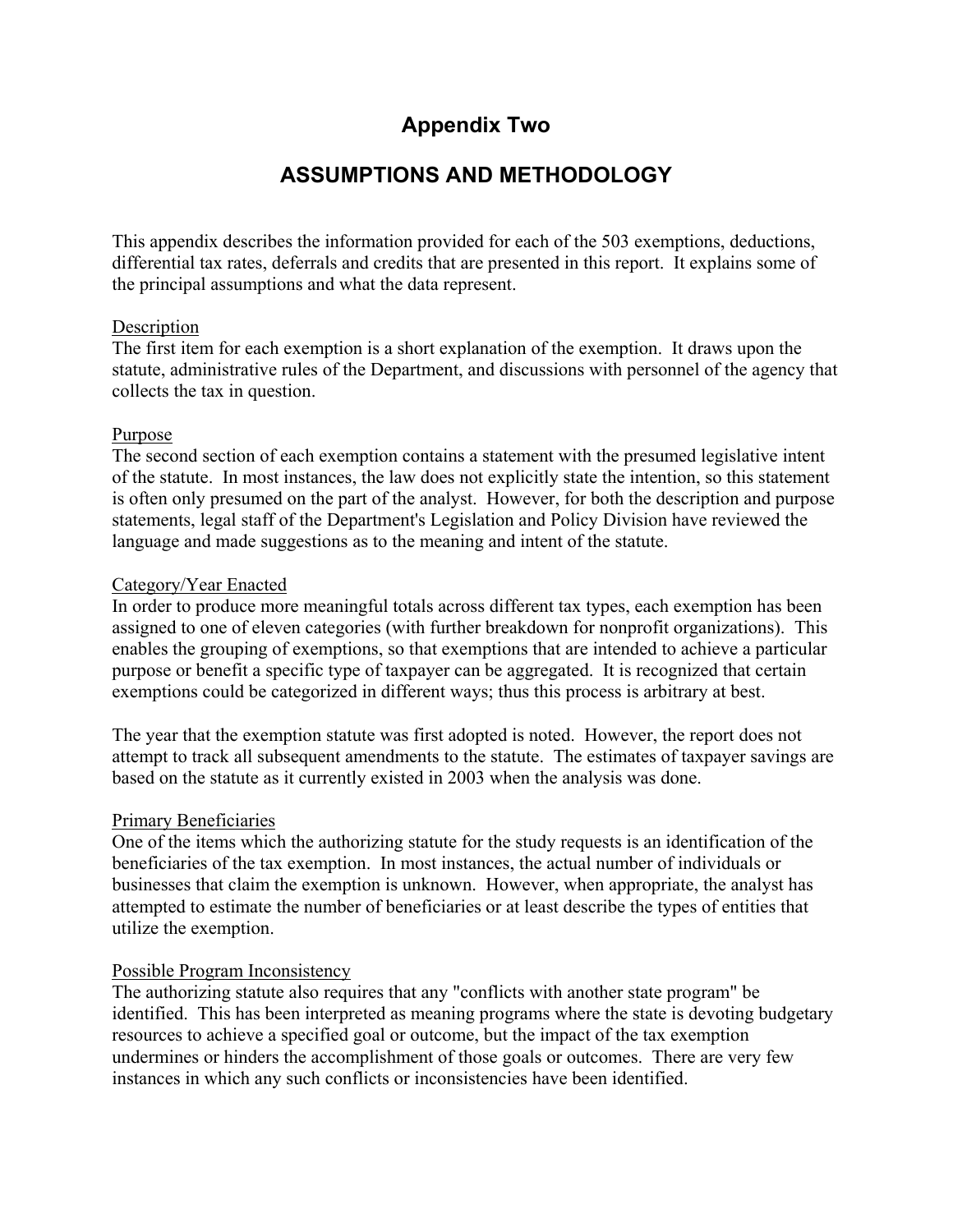#### Tax Savings

The estimated impact of the exemptions, in terms of accrued tax liability, is presented for each year of the current (2003-05) biennium, as well as the ensuing two year period (2005-07 biennium) for state taxes and the aggregate total for local government taxes. Each of these figures in indicated in the text of the report. Also, the totals for the current biennium are shown in the Summary Listing at the beginning of this report. For readers who wish to combine the amounts in other ways, e.g., totals for the 2005-07 biennium, a more detailed spreadsheet appears on the Department's webpage at: dor.wa.gov; the 2004 Tax Exemption Report appears under the heading of "Statistical Reports."

For property taxes which operate on a calendar year basis, the calendar year estimates are used as a proxy for fiscal years. These are simply added to fiscal year figures for the excise taxes which comprise the remainder of the report to arrive at category totals. The report includes the local tax component for those sources which both the state and local jurisdictions share (property, sales, timber, etc.). However, the report does not consider some purely local taxes, such as municipal business taxes, because the Department is not involved in administration of these sources, as well as the lack of data.

The starting point for the analysis of exemption impacts is the workpapers for previous exemption studies (the latest being the 2000 report). In some instances, there is no better or more current information available. For others, new data sources and estimation methodologies have been developed. Because of potential differing interpretations and conflicting data sources, the estimates presented in this report may differ significantly from the amounts shown previously.

The assumed tax rates used in calculating taxpayer savings are listed below.

# Tax Rates

# Property Tax:

Levy rates for the state levy (\$3.60 per thousand of assessed value, adjusted to full market value in each county) and the aggregate local levy rates for all other taxing districts, both reflecting the 1.0 percent limitation on regular levy revenue growth, are projected for the following calendar years:

| <b>State Rate</b> | <b>Local Rates</b> |
|-------------------|--------------------|
| \$2.87            | \$9.37             |
| \$2.82            | \$9.40             |
| \$2.76            | \$9.39             |
| \$2.70            | \$9.37             |
|                   |                    |

# Leasehold Excise Tax:

 Applied to the rental value of publicly-owned property which is leased to private entities: state rate of 6.84% local rate of 6.0%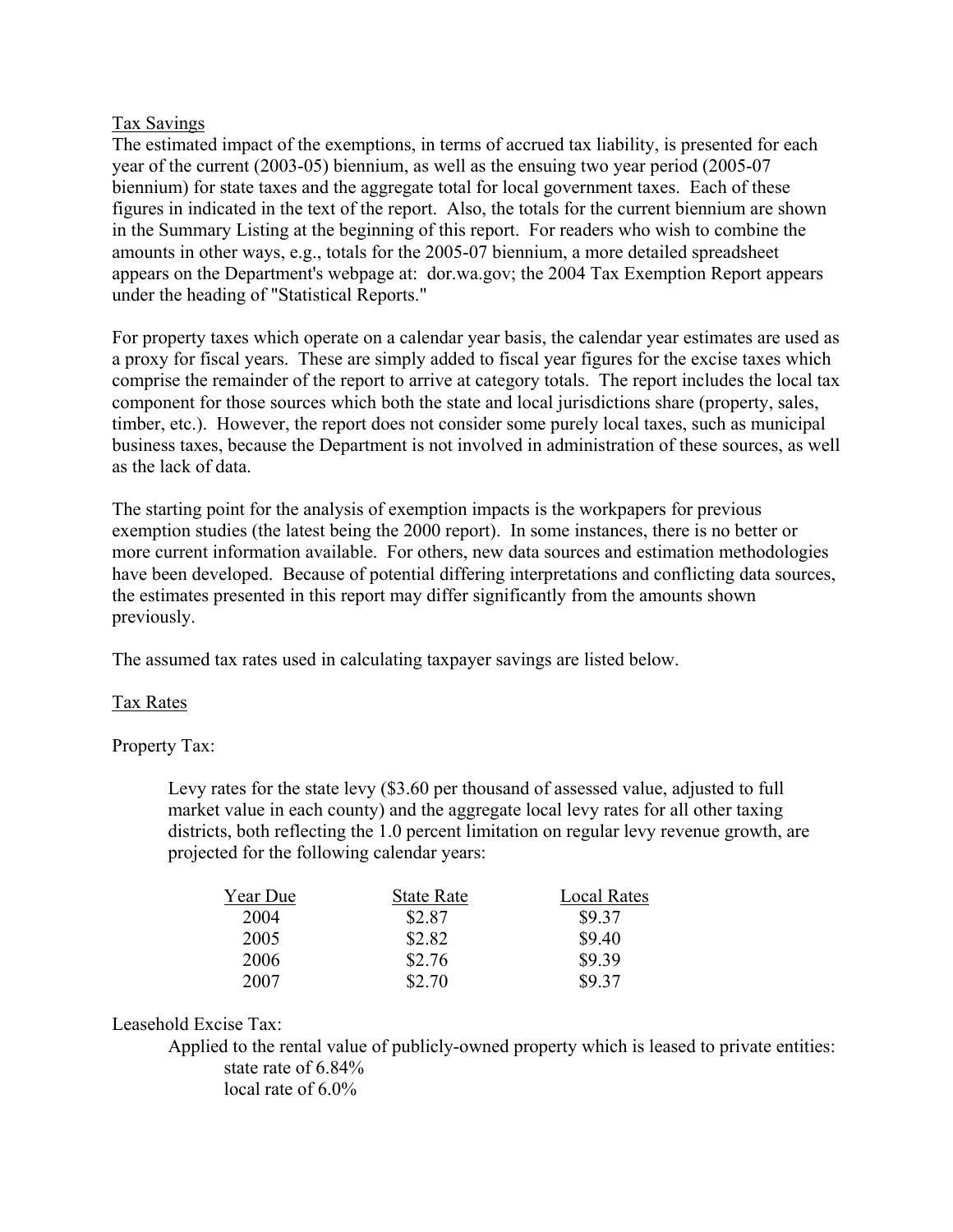#### Excise Taxes on Vehicles:

Local motor vehicle excise tax: Seattle tax of 0.85% to finance the monorail expansion. Aircraft excise tax: \$25 - \$125 Watercraft excise tax: 0.5% of fair market value

#### Timber Excise Tax:

 State tax of 1.0% on timber harvested from private lands and 5.0% on public lands Local tax of 4.0% on timber harvested from private lands

#### Business and Occupation Tax: (state tax only)

Major rate classifications:

| Retailing                  | $0.471\%$ |
|----------------------------|-----------|
| Manufacturing              | 0.484%    |
| Wholesaling                | 0.484%    |
| Public/nonprofit hospitals | $1.5\%$   |
| Services and other         | $1.5\%$   |

## Public Utility Tax: (state tax only)

Major rate classifications:

| Water distribution        | 5.029% |
|---------------------------|--------|
| Electric power            | 3.873% |
| Gas, sewer                | 3.852% |
| Motor/rail transportation | 1.926% |
| Urban transportation      | 0.642% |
| All other utilities       | 1.926% |
|                           |        |

#### Insurance Premiums Tax:

2.0% for domestic and foreign insurance companies.

#### Refuse Collection Tax:

3.6% of charges made by solid waste collection firms.

#### Litter Tax:

0.015% of the value of certain litter-related products.

#### Petroleum Products Tax:

0.5% of the wholesale value of petroleum-based products. The tax was reimposed on July 1, 2003 and is expected to return to inactive status at the end of FY 2004.

## Oil Spill Tax:

\$0.04 per 42 gallon barrel of crude oil imported into Washington via ship or barge and off-loaded at a location within the state.